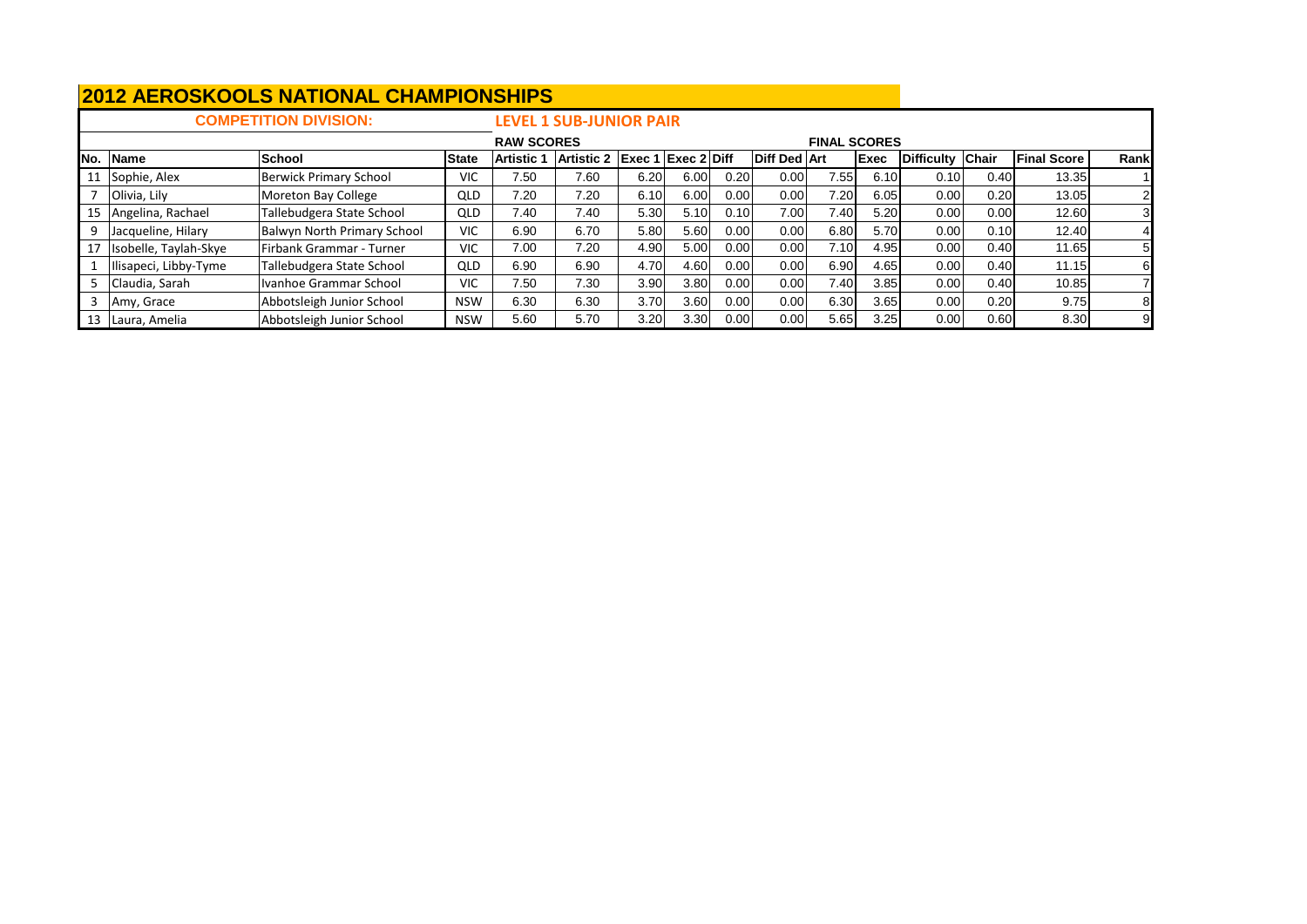|     |                   | <b>COMPETITION DIVISION:</b> |              |                   | <b>LEVEL 2 JUNIOR PAIR</b>    |                   |       |      |                     |                     |             |                  |      |                    |                |
|-----|-------------------|------------------------------|--------------|-------------------|-------------------------------|-------------------|-------|------|---------------------|---------------------|-------------|------------------|------|--------------------|----------------|
|     |                   |                              |              | <b>RAW SCORES</b> |                               |                   |       |      |                     | <b>FINAL SCORES</b> |             |                  |      |                    |                |
| No. | Name              | <b>School</b>                | <b>State</b> | <b>Artistic</b>   | Artistic 2 Exec 1 Exec 2 Diff |                   |       |      | <b>Diff Ded Art</b> |                     | <b>Exec</b> | Difficulty Chair |      | <b>Final Score</b> | <b>Rank</b>    |
| 14  | Erin, Sophia      | Abbotsleigh                  | <b>NSW</b>   | 8.00              | 7.90                          | 6.80              | 6.80  | 0.40 | 0.00                | 7.95                | 6.80        | 0.20             | 0.00 | 14.95              |                |
|     | Jemma, Annalea    | <b>Romsey Primary</b>        | <b>VIC</b>   | 7.10              | 7.20                          | 7.20 <sub>1</sub> | 7.60I | 0.70 | 0.00                | 7.15I               | 7.40        | 0.35             | 0.00 | 14.90              | $\overline{2}$ |
|     | Anastasia, Alexia | All Saints Catholic Girls -  | <b>NSW</b>   |                   |                               |                   |       |      |                     |                     |             |                  |      |                    |                |
|     |                   | Liverpool                    |              | 7.10              | 6.90                          | 7.20              | 6.90  | 0.40 | 0.00                | 7.00                | 7.05        | 0.20             | 0.00 | 14.25              | 31             |
| 10  | Rhiannon, Mikaela | Moreton Bay College          | QLD          | 7.40              | 7.40                          | 6.30              | 6.10  | 0.40 | 0.00                | 7.40                | 6.20        | 0.20             | 0.00 | 13.80              |                |
|     | Kate, Alice       | Moreton Bay College          | QLD          | 7.20              | 7.50                          | 6.10              | 6.20  | 0.30 | 0.00                | 7.35                | 6.15        | 0.15             | 0.20 | 13.45              | -5I            |
|     | Brandi, Mackenzie | <b>Romsey Primary</b>        | <b>VIC</b>   | 7.00              | 7.00                          | 6.00              | 6.00  | 0.30 | 0.00                | 7.00                | 6.00        | 0.15             | 0.00 | 13.15              | 61             |
| 12  | Ellie, Victoria   | Heathdale Christian College  | <b>VIC</b>   | 6.10              | 6.30                          | 5.10              | 5.30  | 0.20 | 0.00                | 6.20                | 5.20        | 0.10             | 0.20 | 11.30              |                |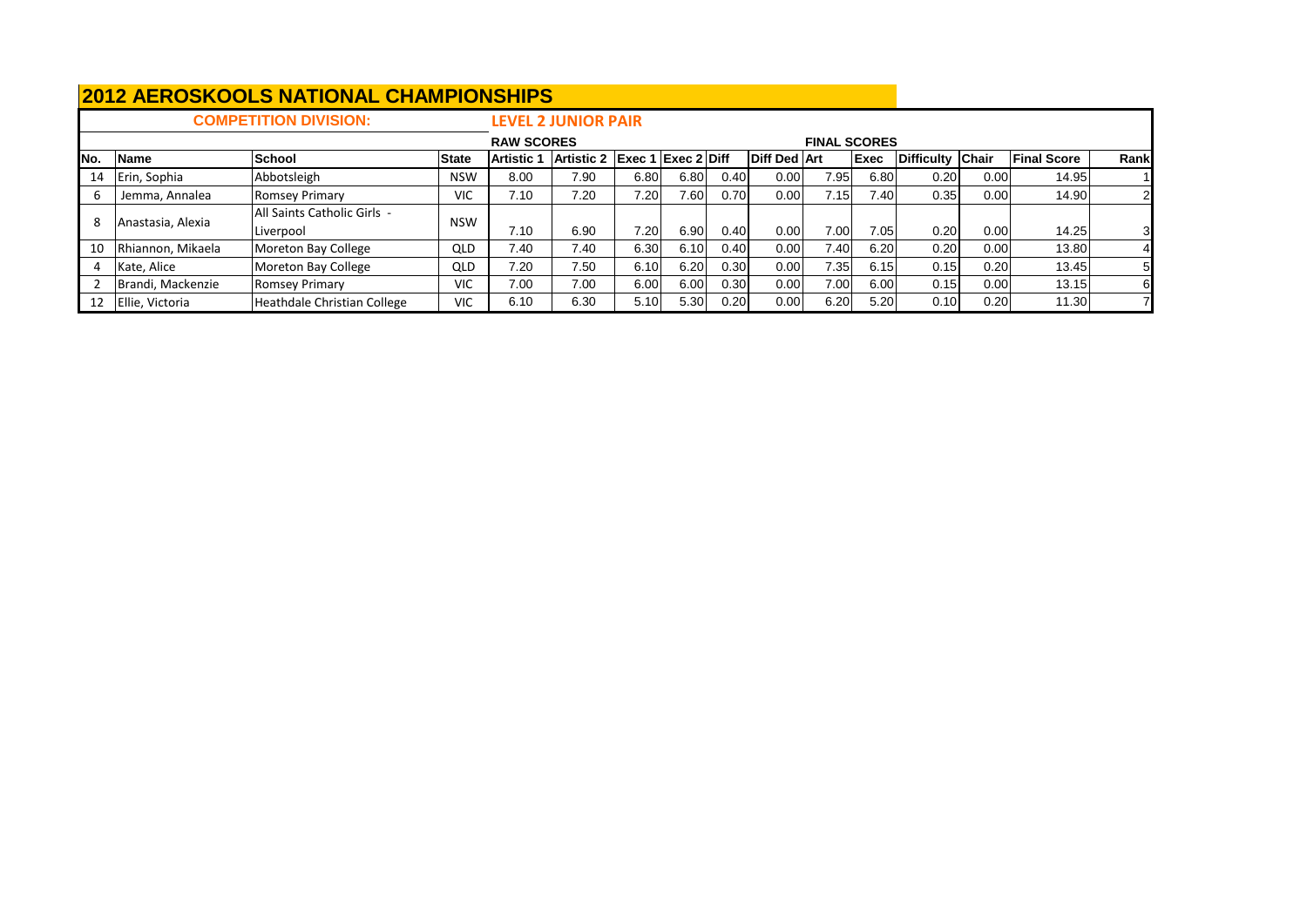|     |                                                                    | <b>COMPETITION DIVISION:</b>             |              |                   | <b>LEVEL 2 INTERMEDIATE PAIR</b> |      |                      |      |              |                     |             |                   |              |                    |      |
|-----|--------------------------------------------------------------------|------------------------------------------|--------------|-------------------|----------------------------------|------|----------------------|------|--------------|---------------------|-------------|-------------------|--------------|--------------------|------|
|     |                                                                    |                                          |              | <b>RAW SCORES</b> |                                  |      |                      |      |              | <b>FINAL SCORES</b> |             |                   |              |                    |      |
| No. | <b>Name</b>                                                        | <b>School</b>                            | <b>State</b> | <b>Artistic 1</b> | <b>Artistic 2</b>                |      | $Exec 1$ Exec 2 Diff |      | Diff Ded Art |                     | <b>Exec</b> | <b>Difficulty</b> | <b>Chair</b> | <b>Final Score</b> | Rank |
| 36  | Zoe, Kindle                                                        | St Helena Secondary College              | <b>VIC</b>   | 7.90              | 8.10                             | 8.00 | 7.90                 | 0.40 | 0.00         | 8.00                | 7.95        | 0.20              | 0.00         | 16.15              |      |
| 26  | Sophia, Miette                                                     | Melbourne Girls College                  | <b>VIC</b>   | 8.50              | 8.10                             | 7.40 | 7.30                 | 0.80 | 0.00         | 8.30                | 7.35        | 0.40              | 0.00         | 16.05              |      |
| 34  | Grace, Gemma                                                       | Mt St Michael's College                  | <b>QLD</b>   | 8.70              | 8.40                             | 7.10 | 7.00                 | 0.80 | 0.00         | 8.55                | 7.05        | 0.40              | 0.00         | 16.00              |      |
| 28  | Tayla, Ashley                                                      | <b>QLD</b>                               | 7.80         | 8.10              | 7.20                             | 7.10 | 0.80                 | 0.00 | 7.95         | 7.15                | 0.40        | 0.00              | 15.50        |                    |      |
| 30  | Moreton Bay College<br><b>VIC</b><br>Adele, Sarah<br>Loreto Toorak |                                          |              | 8.00              | 7.70                             | 7.20 | 7.40                 | 0.60 | 0.00         | 7.85                | 7.30        | 0.30              | 0.20         | 15.25              | 5    |
| 16  | Amelia, Casey                                                      | Kadina Memorial HS                       | <b>SA</b>    | 8.10              | 8.10                             | 6.50 | 6.50                 | 0.70 | 0.00         | 8.10                | 6.50        | 0.35              | 0.00         | 14.95              | 6    |
| 22  | Brittany, Rebecca                                                  | Moreton Bay College                      | <b>QLD</b>   | 7.60              | 7.50                             | 6.40 | 6.50                 | 0.60 | 0.00         | 7.55                | 6.45        | 0.30              | 0.00         | 14.30              |      |
| 18  | Joellen, Aerin                                                     | Hornsby Girls HS                         | <b>NSW</b>   | 6.90              | 7.00                             | 5.70 | 5.80                 | 0.00 | 0.00         | 6.95                | 5.75        | 0.00              | 0.00         | 12.70              | 8    |
| 24  | Jaelyn, Laura                                                      | <b>NSW</b>                               | 6.90         | 7.10              | 5.50                             | 5.50 | 0.10                 | 0.00 | 7.00         | 5.50                | 0.05        | 0.00              | 12.55        |                    |      |
| 20  | Tanya, Dalia                                                       | All Saints Catholic Girls -<br>Liverpool | <b>NSW</b>   | 6.20              | 6.50                             | 5.50 | 5.30                 | 0.00 | 0.00         | 6.35                | 5.40        | 0.00              | 0.20         | 11.55              | 10   |
| 32  | Lilydale High School<br><b>VIC</b><br>Lily, Emma                   |                                          |              | 0.00              | 0.00                             | 0.00 | 0.00                 | 0.00 | 0.00         | 0.00                | 0.00        | 0.00              | 0.00         | 0.00               | 11   |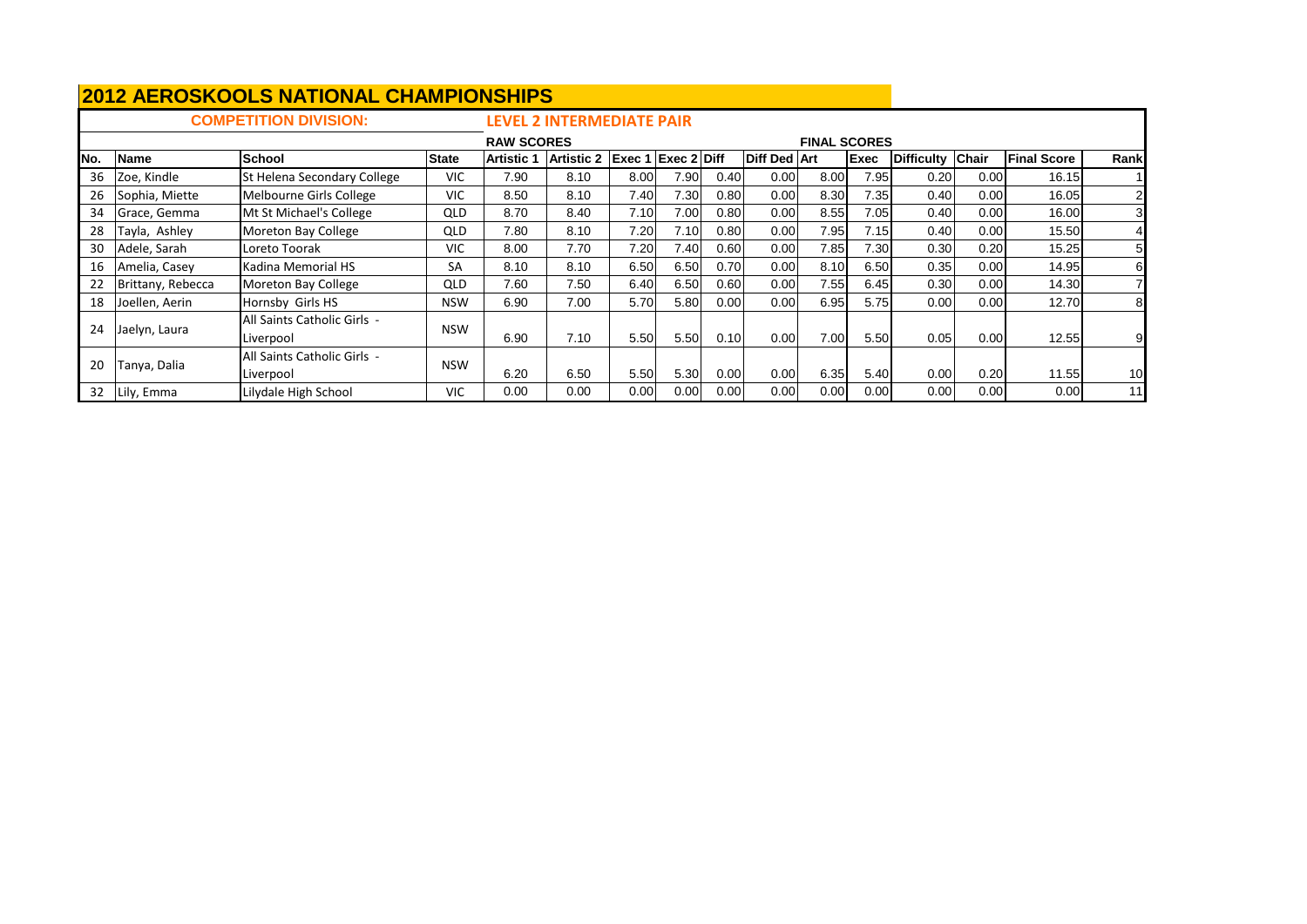|     |                  | <b>COMPETITION DIVISION:</b>  |              |                   | <b>LEVEL 1 JUNIOR PAIR</b> |        |                    |      |                     |                     |             |                  |      |                    |                |
|-----|------------------|-------------------------------|--------------|-------------------|----------------------------|--------|--------------------|------|---------------------|---------------------|-------------|------------------|------|--------------------|----------------|
|     |                  |                               |              | <b>RAW SCORES</b> |                            |        |                    |      |                     | <b>FINAL SCORES</b> |             |                  |      |                    |                |
| No. | <b>Name</b>      | <b>School</b>                 | <b>State</b> | <b>Artistic 1</b> | <b>Artistic 2</b>          | Exec 1 | <b>Exec 2 Diff</b> |      | <b>Diff Ded Art</b> |                     | <b>Exec</b> | Difficulty Chair |      | <b>Final Score</b> | Rank           |
| 23  | Alyce, Pip       | Ivanhoe Grammar School        | <b>VIC</b>   | 8.80              | 8.80                       | 7.90   | 7.80               | 0.80 | 0.00                | 8.80                | 7.85        | 0.40             | 0.40 | 16.65              |                |
| 49  | illianne, Carla  | Melbourne Girls College       | VIC.         | 7.90              | 8.10                       | 7.80   | 7.90               | 0.60 | 0.00                | 8.00                | 7.85        | 0.30             | 0.00 | 16.15              | $\overline{2}$ |
| 29  | Emma, Ruby       | St Mary's Primary School      | <b>VIC</b>   | 8.90              | 8.90                       | 6.60   | 6.60               | 0.80 | 0.00                | 8.90                | 6.60        | 0.40             | 0.00 | 15.90              | 3              |
| 19  | Zoe, Kaya        | Robina State School           | <b>QLD</b>   | 8.30              | 8.20                       | 7.00   | 6.80               | 0.80 | 0.00                | 8.25                | 6.90        | 0.40             | 0.10 | 15.45              |                |
| 21  | Sarah, Georgia   | Kadina Primary School         | SA           | 8.50              | 8.60                       | 6.80   | 6.90               | 0.50 | 0.00                | 8.55                | 6.85        | 0.25             | 0.20 | 15.45              | 5              |
| 25  | ilian, Lucy      | Moreton Bay College           | <b>QLD</b>   | 7.70              | 7.60                       | 7.60   | 7.60               | 0.30 | 0.00                | 7.65                | 7.60        | 0.15             | 0.20 | 15.20              | $6 \mid$       |
| 31  | Charly, Isobel   | Ivanhoe Grammar School        | <b>VIC</b>   | 8.10              | 8.00                       | 7.20   | 7.00               | 0.50 | 0.00                | 8.05                | 7.10        | 0.25             | 0.40 | 15.00              |                |
| 33  | Kiara, Annabelle | Kadina Primary School         | SA           | 8.10              | 8.10                       | 6.60   | 6.70               | 0.50 | 0.00                | 8.10                | 6.65        | 0.25             | 0.00 | 15.00              | 8              |
| 47  | Ella, Olivia     | Hampton Primary School        | <b>VIC</b>   | 8.80              | 8.80                       | 6.30   | 6.20               | 0.50 | 0.00                | 8.80                | 6.25        | 0.25             | 0.40 | 14.90              | 9              |
| 27  | Anna, Chenuri    | Ivanhoe Girls Grammar (Junior | <b>VIC</b>   | 7.90              | 8.10                       | 6.60   | 6.70               | 0.30 | 0.00                | 8.00                | 6.65        | 0.15             | 0.40 | 14.40              | 10             |
| 43  | Amelia, Barbara  | Ivanhoe Grammar School        | <b>VIC</b>   | 8.30              | 8.40                       | 6.10   | 6.10               | 0.50 | 0.00                | 8.35                | 6.10        | 0.25             | 0.40 | 14.30              | 11             |
| 45  | Georgia, Zoe     | Moreton Bay College           | <b>QLD</b>   | 7.80              | 7.80                       | 6.00   | 6.20               | 0.30 | 0.00                | 7.80                | 6.10        | 0.15             | 0.00 | 14.05              | 12             |
| 35  | Philippa, Jasmin | Moreton Bay College           | <b>QLD</b>   | 7.90              | 7.70                       | 6.00   | 6.10               | 0.10 | 0.00                | 7.80                | 6.05        | 0.05             | 0.20 | 13.70              | 13             |
| 39  | Hannah, Jessie   | Balwyn High School            | VIC.         | 7.50              | 7.80                       | 5.80   | 5.80               | 0.00 | 0.00                | 7.65                | 5.80        | 0.00             | 0.20 | 13.25              | 14             |
| 41  | Emma, Holly      | Heathdale Christian College   | <b>VIC</b>   | 7.80              | 7.90                       | 5.50   | 5.60               | 0.30 | 0.00                | 7.85                | 5.55        | 0.15             | 0.80 | 12.75              | 15             |
| 37  | Iliana, Madelene | Governor Phillip King Primary | <b>NSW</b>   | 6.90              | 7.00                       | 5.40   | 5.50               | 0.00 | 0.00                | 6.95                | 5.45        | 0.00             | 0.40 | 12.00              | 16             |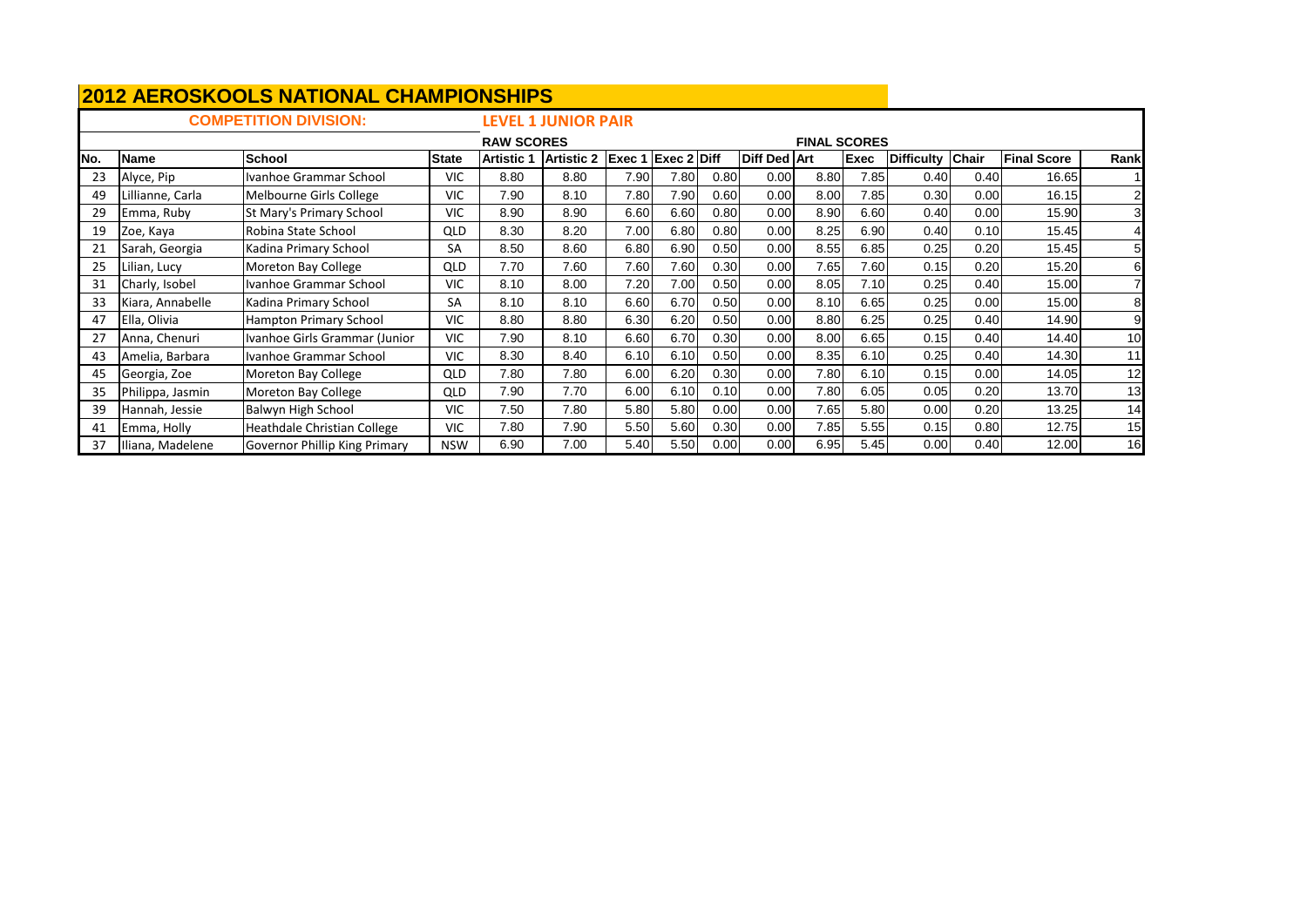|     |                                                               | <b>COMPETITION DIVISION:</b>             |              |                   | <b>LEVEL 2 SENIOR PAIR</b> |                           |      |      |              |                     |             |                   |              |                    |                |
|-----|---------------------------------------------------------------|------------------------------------------|--------------|-------------------|----------------------------|---------------------------|------|------|--------------|---------------------|-------------|-------------------|--------------|--------------------|----------------|
|     |                                                               |                                          |              | <b>RAW SCORES</b> |                            |                           |      |      |              | <b>FINAL SCORES</b> |             |                   |              |                    |                |
| No. | <b>Name</b>                                                   | <b>School</b>                            | <b>State</b> | <b>Artistic 1</b> | <b>Artistic 2</b>          | <b>Exec 1 Exec 2 Diff</b> |      |      | Diff Ded Art |                     | <b>Exec</b> | <b>Difficulty</b> | <b>Chair</b> | <b>Final Score</b> | Rank           |
| 46  | Lotte, Olivia                                                 | Woodleigh                                | <b>VIC</b>   | 7.40              | 7.40                       | 6.60                      | 6.60 | 0.60 | 0.00         | 7.40                | 6.60        | 0.30              | 0.00         | 14.30              |                |
| 48  | Emma, Nakeisha                                                | Kadina Memorial HS                       | SA           | 7.80              | 7.70                       | 6.00                      | 6.20 | 0.80 | 0.00         | 7.75                | 6.10        | 0.40              | 0.00         | 14.25              | $\overline{2}$ |
| 50  | Rosie, Rebecca                                                | Ivanhoe Girls Grammar<br>(Senior School) | <b>VIC</b>   | 7.70              | 7.70                       | 6.20                      | 6.00 | 0.40 | 0.00         | 7.70                | 6.10        | 0.20              | 0.00         | 14.00              | 3              |
| -54 | Nastassia, Alex                                               | Mt St Michael's College                  | <b>QLD</b>   | 7.10              | 7.50                       | 5.80                      | 5.90 | 0.40 | 0.00         | 7.30                | 5.85        | 0.20              | 0.10         | 13.25              | 41             |
| 44  | Kiana, Cydney                                                 | Abbotsleigh                              | <b>NSW</b>   | 6.50              | 6.40                       | 6.40                      | 6.60 | 0.40 | 0.00         | 6.45                | 6.50        | 0.20              | 0.00         | 13.15              | 51             |
| 42  | Taite, Jorden                                                 | <b>Billanook College</b>                 | <b>VIC</b>   | 6.90              | 6.80                       | 5.90                      | 5.80 | 0.70 | 0.00         | 6.85                | 5.85        | 0.35              | 0.00         | 13.05              | 6              |
| 52  | <b>Rockhampton Grammar</b><br>QLD<br>Paris, Jessica<br>School |                                          |              | 7.00              | 7.40                       | 5.60                      | 5.80 | 0.10 | 0.00         | 7.20                | 5.70        | 0.05              | 0.00         | 12.95              |                |
| -40 | Alana, Georgia                                                | Woodleigh                                | <b>VIC</b>   | 6.60              | 6.70                       | 5.00                      | 4.60 | 0.10 | 0.00         | 6.65                | 4.80        | 0.05              | 0.40         | 11.10              | 8              |
| 38  | Madeline, Abby                                                | St Teresa's Catholic College             | QLD          | 7.10              | 6.90                       | 5.20                      | 4.70 | 0.00 | 0.00         | 7.00                | 4.95        | 0.00              | 1.20         | 10.75              | 9              |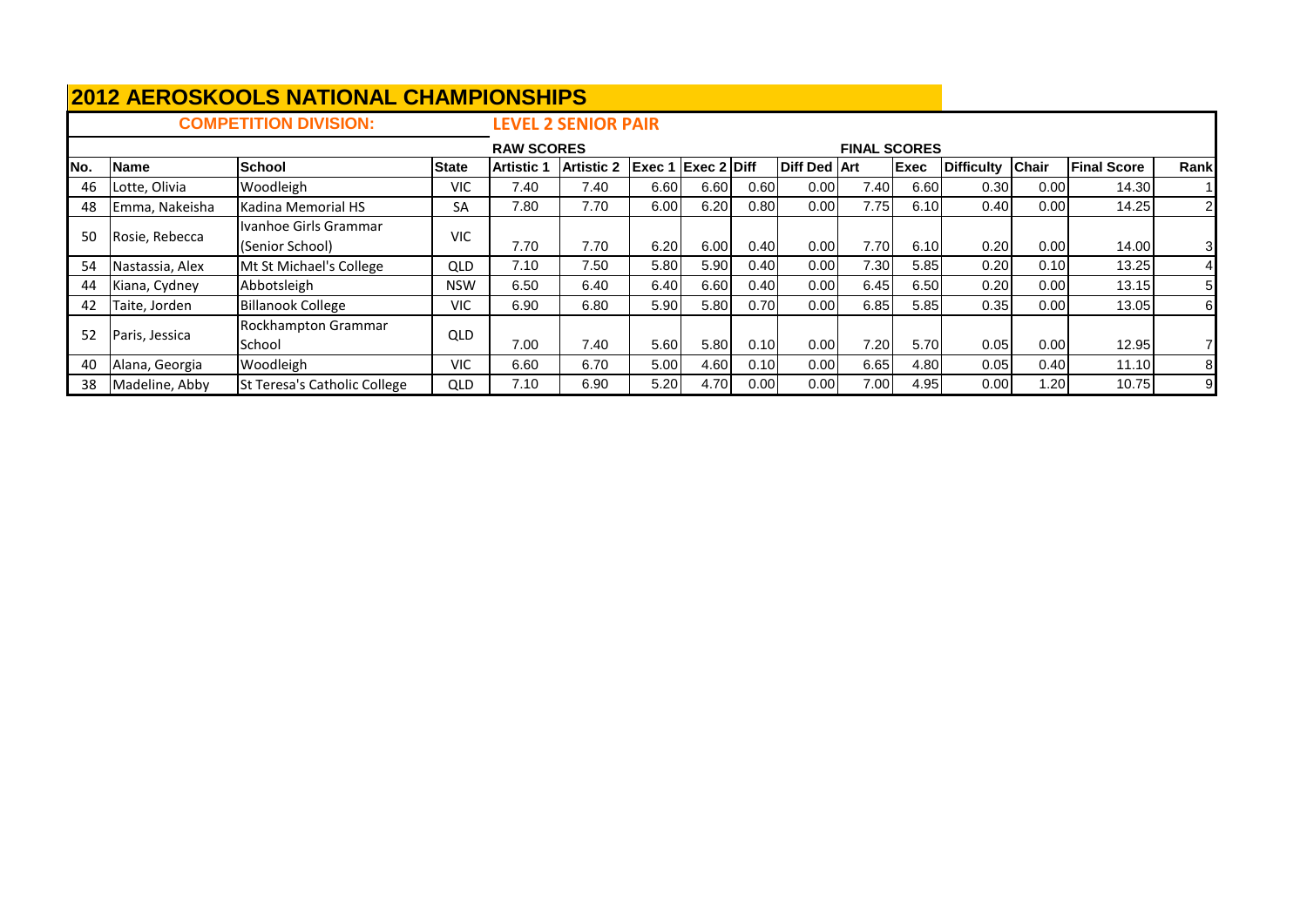|     |                    | <b>COMPETITION DIVISION:</b> |              |                   | <b>LEVEL 1 INTERMEDIATE PAIR</b> |      |                           |      |                     |                     |      |                   |       |                    |                |
|-----|--------------------|------------------------------|--------------|-------------------|----------------------------------|------|---------------------------|------|---------------------|---------------------|------|-------------------|-------|--------------------|----------------|
|     |                    |                              |              | <b>RAW SCORES</b> |                                  |      |                           |      |                     | <b>FINAL SCORES</b> |      |                   |       |                    |                |
| No. | <b>Name</b>        | <b>School</b>                | <b>State</b> | l Artistic 1      | <b>Artistic 2</b>                |      | <b>Exec 1 Exec 2 Diff</b> |      | <b>Diff Ded Art</b> |                     | Exec | <b>Difficulty</b> | Chair | <b>Final Score</b> | Rank           |
| 69  | Olivia, mimi       | Melbourne Girls College      | <b>VIC</b>   | 8.30              | 8.40                             | 7.30 | 7.50                      | 0.10 | 0.00                | 8.35                | 7.40 | 0.05              | 0.20  | 15.60              |                |
| 53  | Sophia, Emily      | Mt St Michael's College      | QLD          | 8.50              | 8.50                             | 7.00 | 6.90                      | 0.20 | 0.00                | 8.50                | 6.95 | 0.10              | 0.00  | 15.55              | 2 <sub>l</sub> |
| 63  | Emily, Jasmine     | Mt St Michael's College      | QLD          | 8.00              | 8.10                             | 7.20 | 7.30                      | 0.80 | 0.00                | 8.05                | 7.25 | 0.40              | 0.20  | 15.50              | 3 <sub>l</sub> |
| 55  | Shannon, Mackenzy  | <b>Billanook College</b>     | <b>VIC</b>   | 8.10              | 8.20                             | 7.20 | 7.10                      | 0.10 | 0.00                | 8.15                | 7.15 | 0.05              | 0.00  | 15.35              |                |
| 71  | Brooke, Sophie     | QLD                          | 8.40         | 8.30              | 6.90                             | 6.80 | 0.60                      | 0.00 | 8.35                | 6.85                | 0.30 | 0.20              | 15.30 | 5 <sub>l</sub>     |                |
| 59  | Samantha, Tayla    | Mt St Michael's College      | QLD          | 8.10              | 8.00                             | 6.70 | 6.50                      | 0.40 | 0.00                | 8.05                | 6.60 | 0.20              | 0.00  | 14.85              | 61             |
| 67  | Lauren, Chelsea    | St Helena Secondary College  | <b>VIC</b>   | 7.90              | 7.60                             | 6.90 | 6.80                      | 0.20 | 0.00                | 7.75                | 6.85 | 0.10              | 0.00  | 14.70              |                |
| 51  | Caitlin, Charlotte | Kadina Memorial HS           | SA           | 7.90              | 8.10                             | 6.60 | 6.70                      | 0.60 | 0.00                | 8.00                | 6.65 | 0.30              | 0.40  | 14.55              | 81             |
| 71A | Kate, Isobelle     | <b>Billanook College</b>     | <b>VIC</b>   | 7.80              | 7.90                             | 6.40 | 6.30                      | 0.30 | 0.00                | 7.85                | 6.35 | 0.15              | 0.20  | 14.15              | 91             |
| 61  | Madison, Simone    | <b>VIC</b>                   | 7.60         | 7.60              | 6.50                             | 6.50 | 0.00                      | 0.00 | 7.60                | 6.50                | 0.00 | 0.00              | 14.10 | 10                 |                |
| 65  | Rachael, Rochelle  | Cerdon College               | <b>NSW</b>   | 7.40              | 7.40                             | 6.20 | 6.40                      | 0.10 | 0.00                | 7.40                | 6.30 | 0.05              | 0.20  | 13.55              | 11             |
| 57  | Meg, Laura         | Abbotsleigh                  | <b>NSW</b>   | 7.50              | 7.30                             | 5.90 | 5.80                      | 0.00 | 0.00                | 7.40                | 5.85 | 0.00              | 0.50  | 12.75              | 12             |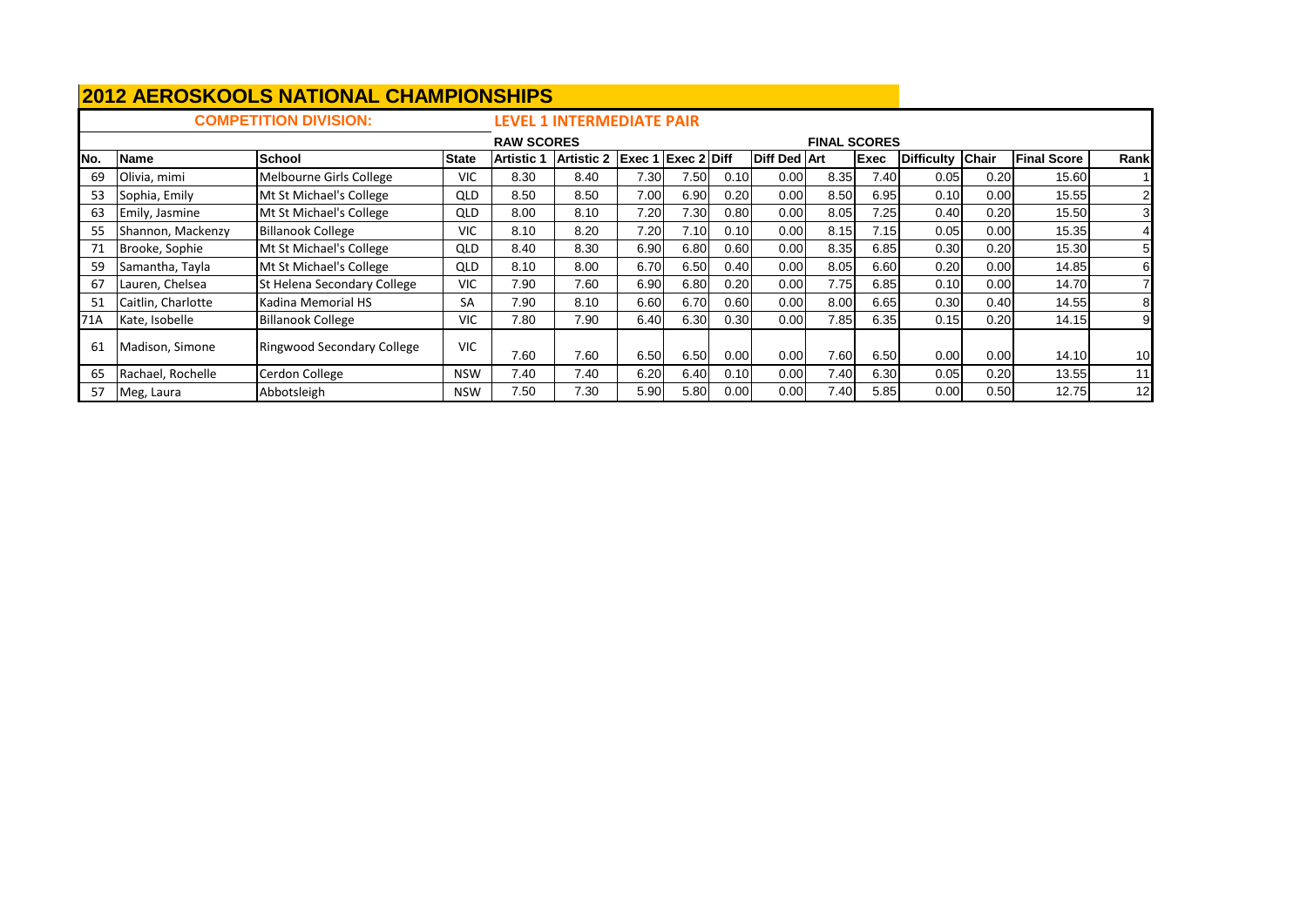|      |                                            | <b>COMPETITION DIVISION:</b> |                   |                               | <b>LEVEL 3 JUNIOR PAIR</b> |      |      |              |      |                     |                  |      |                    |                |                |
|------|--------------------------------------------|------------------------------|-------------------|-------------------------------|----------------------------|------|------|--------------|------|---------------------|------------------|------|--------------------|----------------|----------------|
|      |                                            |                              |                   | <b>RAW SCORES</b>             |                            |      |      |              |      | <b>FINAL SCORES</b> |                  |      |                    |                |                |
| INo. | <b>IName</b>                               | <b>State</b>                 | <b>Artistic 1</b> | Artistic 2 Exec 1 Exec 2 Diff |                            |      |      | Diff Ded Art |      | <b>Exec</b>         | Difficulty Chair |      | <b>Final Score</b> | Rank           |                |
| -60  | Macy, Amelia                               | Tallebudgera State School    | QLD               | 8.60                          | 8.60                       | 7.20 | 7.40 | 2.60         | 0.00 | 8.60                | 7.30             | .30  | 0.00               | 17.20          |                |
| 56   | Tallebudgera State School<br>Alison, Grace | QLD                          | 7.00              | 7.00                          | 5.80                       | 6.00 | 1.70 | 0.00         | 7.00 | 5.90                | 0.85             | 0.50 | 13.25              | 2 <sub>l</sub> |                |
| 58   | Alexia, Samantha                           | <b>MLC School</b>            | <b>NSW</b>        | 7.00                          | 6.80                       | 5.60 | 5.60 | l.50         | 0.00 | 6.90                | 5.60             | 0.75 | 0.20               | 13.05          | 3 <sub>l</sub> |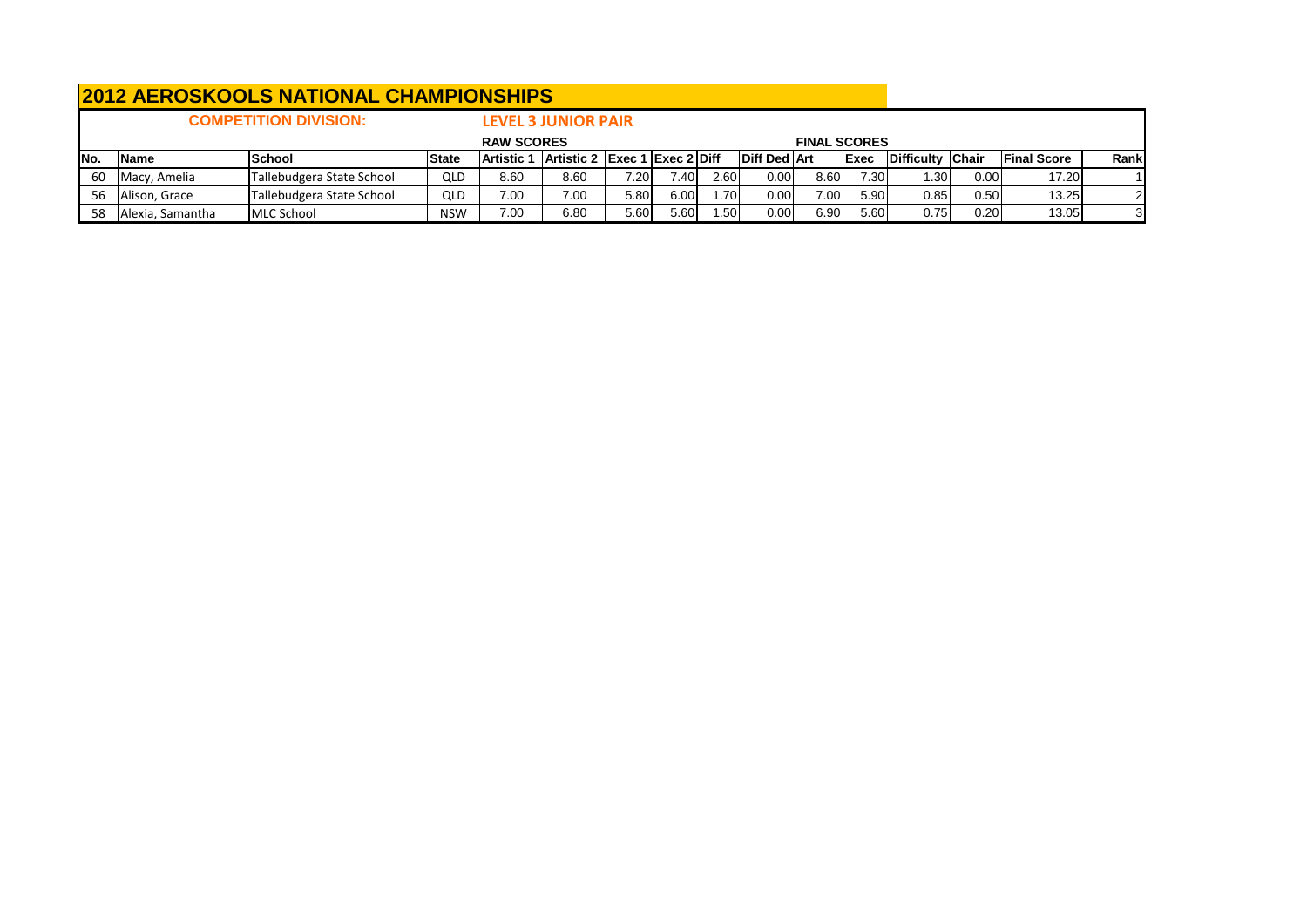|      |                                          | <b>COMPETITION DIVISION:</b> |              |                   | <b>LEVEL 3 SENIOR PAIR</b>    |      |      |      |                     |                     |      |                  |       |                    |      |
|------|------------------------------------------|------------------------------|--------------|-------------------|-------------------------------|------|------|------|---------------------|---------------------|------|------------------|-------|--------------------|------|
|      |                                          |                              |              | <b>RAW SCORES</b> |                               |      |      |      |                     | <b>FINAL SCORES</b> |      |                  |       |                    |      |
| INo. | <b>Name</b>                              | <b>School</b>                | <b>State</b> | <b>Artistic</b> 1 | Artistic 2 Exec 1 Exec 2 Diff |      |      |      | <b>Diff Ded Art</b> |                     | Exec | Difficulty Chair |       | <b>Final Score</b> | Rank |
| 68   | Pip, Celina                              | Melbourne Girls College      | <b>VIC</b>   | 8.70              | 8.30                          | 6.60 | 6.80 | 2.50 | 0.00                | 8.50                | 6.70 | .25              | 0.00  | 16.45              |      |
| 64   | Natalie, Michaela                        | Moreton Bay College          | <b>QLD</b>   | 8.40              | 7.90                          | 6.90 | 6.90 | 2.60 | 0.00                | 8.15                | 6.90 | .30 <sub>l</sub> | 0.00  | 16.35              |      |
| 74   | Jessica, Laura                           | Mt St Michael's College      | <b>QLD</b>   | 7.90              | 7.60                          | 6.00 | 5.90 | 2.80 | 0.00                | 7.75                | 5.95 | ا40.،            | 0.00  | 15.10              | 3    |
| 66   | Ashleigh, Maggie                         | Mt St Michael's College      | <b>QLD</b>   | 8.00              | 7.70                          | 6.20 | 6.00 | 2.00 | 0.00                | 7.85                | 6.10 | .00 <sub>1</sub> | 0.00  | 14.95              |      |
| 62   | Woodleigh<br>Brianna, Sian<br><b>VIC</b> |                              |              | 7.80              | 7.70                          | 6.20 | 6.30 | .60  | 0.00                | 7.75                | 6.25 | 0.80             | 1.00  | 13.80              | 51   |
|      | Jess, Georgia                            | <b>VIC</b>                   | 6.80         | 7.10              | 6.20                          | 6.00 | .10  | 0.00 | 6.95                | 6.10                | 0.55 | 0.00             | 13.60 | 61                 |      |
|      | Simona, Briana                           | Our Lady of Mercy College    | <b>VIC</b>   | 7.00              | 7.40                          | 5.50 | 5.80 | .101 | 0.00                | 7.20                | 5.65 | 0.55             | 0.00  | 13.40              |      |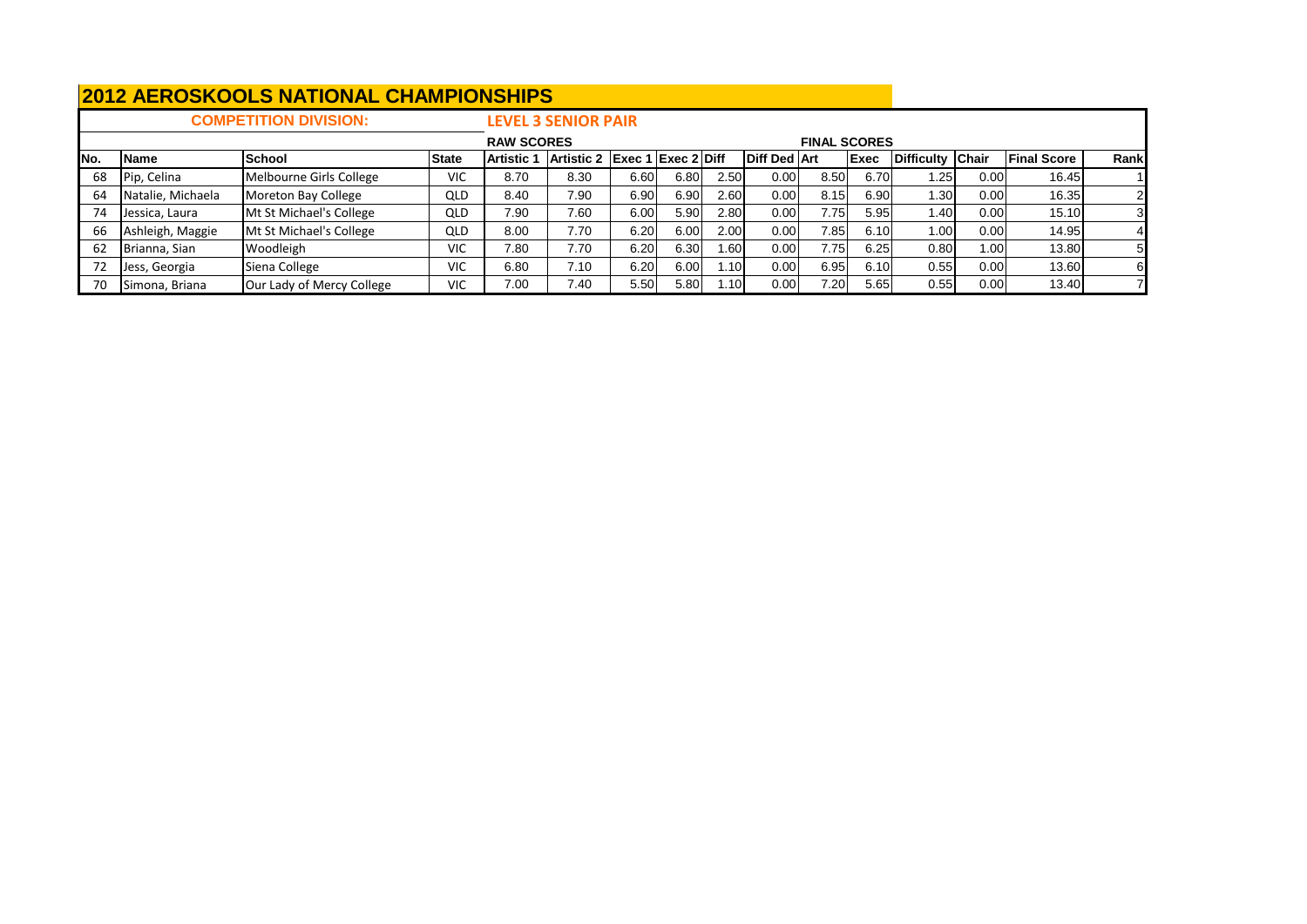|      |                    | <b>COMPETITION DIVISION:</b>     |              |                   | <b>LEVEL 1 SENIOR PAIR</b>    |                   |      |      |                     |                     |                   |                  |       |                    |      |
|------|--------------------|----------------------------------|--------------|-------------------|-------------------------------|-------------------|------|------|---------------------|---------------------|-------------------|------------------|-------|--------------------|------|
|      |                    |                                  |              | <b>RAW SCORES</b> |                               |                   |      |      |                     | <b>FINAL SCORES</b> |                   |                  |       |                    |      |
| INo. | Name               | School                           | <b>State</b> | <b>Artistic 1</b> | Artistic 2 Exec 1 Exec 2 Diff |                   |      |      | <b>Diff Ded Art</b> |                     | <b>Exec</b>       | Difficulty Chair |       | <b>Final Score</b> | Rank |
| 85   | Clare, Emily       | Bendigo Senior Secondary College | <b>VIC</b>   | 8.20              | 8.30                          | 7.50 <sub>1</sub> | 7.50 | 0.80 | 0.00                | 8.25                | 7.50              | 0.40             | 1.001 | 15.15              |      |
| 79   | Melissa, Charissa  | Balwyn High School               | <b>VIC</b>   | 7.70              | 7.70                          | 7.20              | 7.30 | 0.50 | 0.00                | 7.70                | 7.25 <sub>1</sub> | 0.25             | 0.40I | 14.80              | 21   |
| 73   | Naomi, Kelly       | Hornsby Girls HS                 | <b>NSW</b>   | 7.30              | 7.30                          | 7.10              | 6.90 | 0.00 | 0.00                | 7.30                | 7.00              | 0.00             | 0.00  | 14.30              | 31   |
| 83   | Kate, Dimity       | Rockhampton Grammar School       | QLD          | 7.70              | 7.80                          | 6.50              | 6.60 | 0.20 | 0.00                | 7.75                | 6.55              | 0.10             | 0.40  | 14.00              |      |
| 77   | Marnie, Ashleigh   | Rockhampton Grammar School       | <b>QLD</b>   | 7.50              | 7.70                          | 6.00              | 5.80 | 0.10 | 0.00                | 7.60                | 5.90              | 0.05             | 0.40  | 13.15              | 51   |
| -81  | Stephanie, Eleanor | <b>NSW</b>                       | 7.00         | 7.30              | 5.70                          | 5.50              | 0.40 | 0.00 | 7.15                | 5.60                | 0.20              | 0.20             | 12.75 | 61                 |      |
|      | Kaitlyn, Emma      | Our Lady of Mercy College        | <b>VIC</b>   | 6.80              | 6.80                          | 5.30              | 5.30 | 0.00 | 0.00                | 6.80                | 5.30              | 0.00             | 0.40  | 11.70              |      |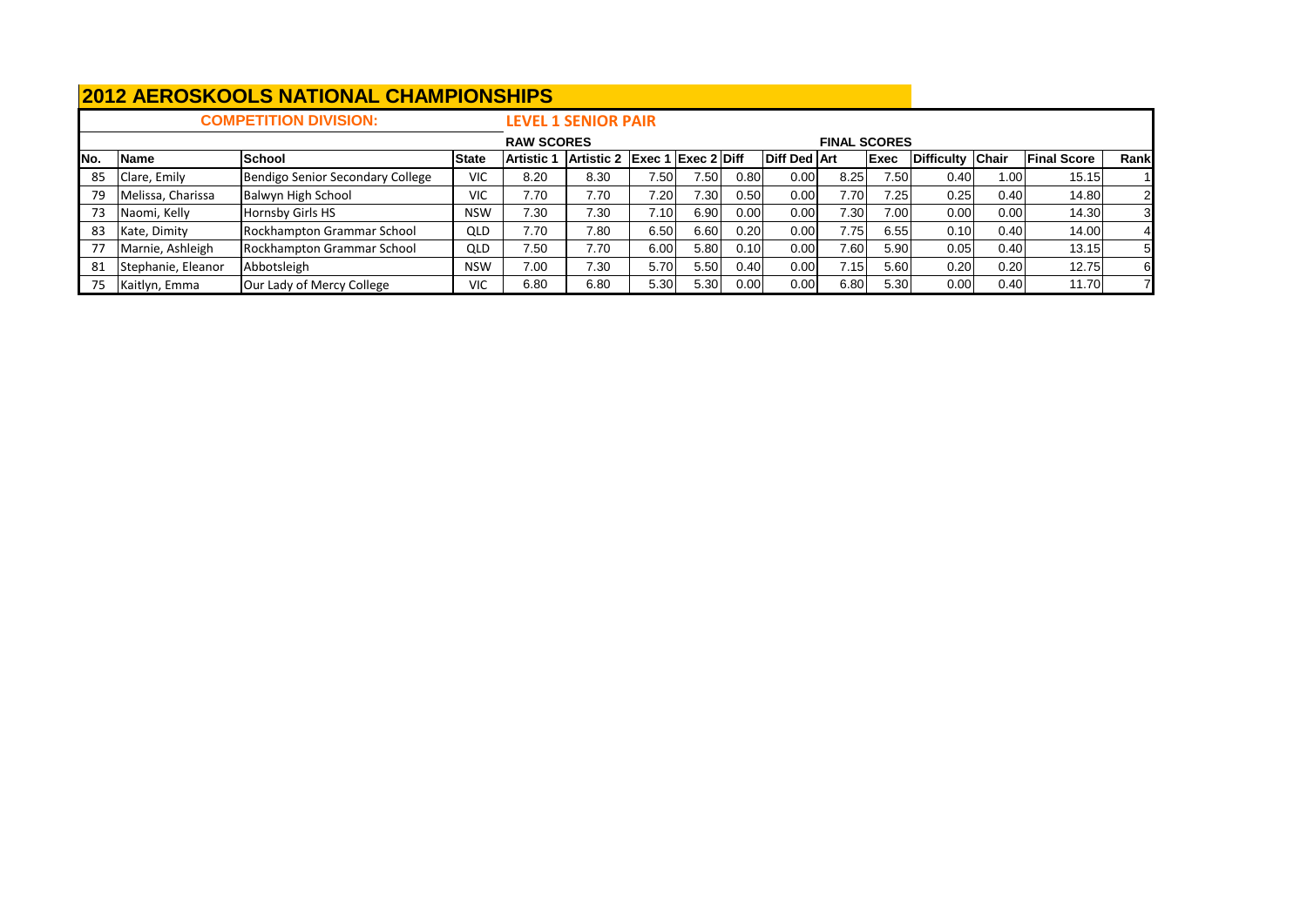|     |                         | <b>COMPETITION DIVISION:</b>             |              |                   | <b>LEVEL 1 SUB-JUNIOR TRIO</b> |                      |      |      |                     |                     |             |                  |                   |                    |                  |
|-----|-------------------------|------------------------------------------|--------------|-------------------|--------------------------------|----------------------|------|------|---------------------|---------------------|-------------|------------------|-------------------|--------------------|------------------|
|     |                         |                                          |              | <b>RAW SCORES</b> |                                |                      |      |      |                     | <b>FINAL SCORES</b> |             |                  |                   |                    |                  |
| No. | <b>Name</b>             | <b>School</b>                            | <b>State</b> | <b>Artistic 1</b> | Artistic 2                     | $Exec 1$ Exec 2 Diff |      |      | <b>Diff Ded Art</b> |                     | <b>Exec</b> | Difficulty Chair |                   | <b>Final Score</b> | Rank             |
| 84  | Marie, Elian, Elizabeth | All Saints Primary - Liverpool           | <b>NSW</b>   | 8.40              | 8.30                           | 6.40                 | 6.60 | 0.60 | 0.00                | 8.35                | 6.50        | 0.30             | 0.00              | 15.15              |                  |
| 78  | imogen, Olivia, Zali    | Firbank Grammar - Sandringham            | <b>VIC</b>   |                   |                                |                      |      |      |                     |                     |             |                  |                   |                    |                  |
|     |                         | <b>House</b>                             |              | 8.00              | 8.20                           | 6.30                 | 6.50 | 0.10 | 0.00                | 8.10                | 6.40        | 0.05             | 0.00              | 14.55              | 21               |
| 76  | Emily, Hayley, Alexia   | Moreton Bay College                      | <b>QLD</b>   | 7.50              | 7.30                           | 6.40                 | 6.40 | 0.00 | 0.00                | 7.40                | 6.40        | 0.00             | 0.00              | 13.80              | $3 \blacksquare$ |
| 80  | Sophie, Olivia, Lily    | Moreton Bay College                      | <b>QLD</b>   | 7.70              | 7.80                           | 5.90                 | 5.90 | 0.00 | 0.00                | 7.75                | 5.90        | 0.00             | 0.20              | 13.45              |                  |
| 82  | Zoe, Madison, Charlotte | Heathdale Christian College              | <b>VIC</b>   | 7.70              | 7.60                           | 5.70                 | 5.60 | 0.10 | 0.00                | 7.65                | 5.65        | 0.05             | 0.00              | 13.35              | 51               |
| 86  | Phoebe, Amelie, Katia   | Ivanhoe Girls Grammar (Junior<br>School) | <b>VIC</b>   | 7.90              | 8.10                           | 6.30                 | 6.00 | 0.10 | 0.00                | 8.00                | 6.15        | 0.05             | 1.00 <sub>l</sub> | 13.20              | 61               |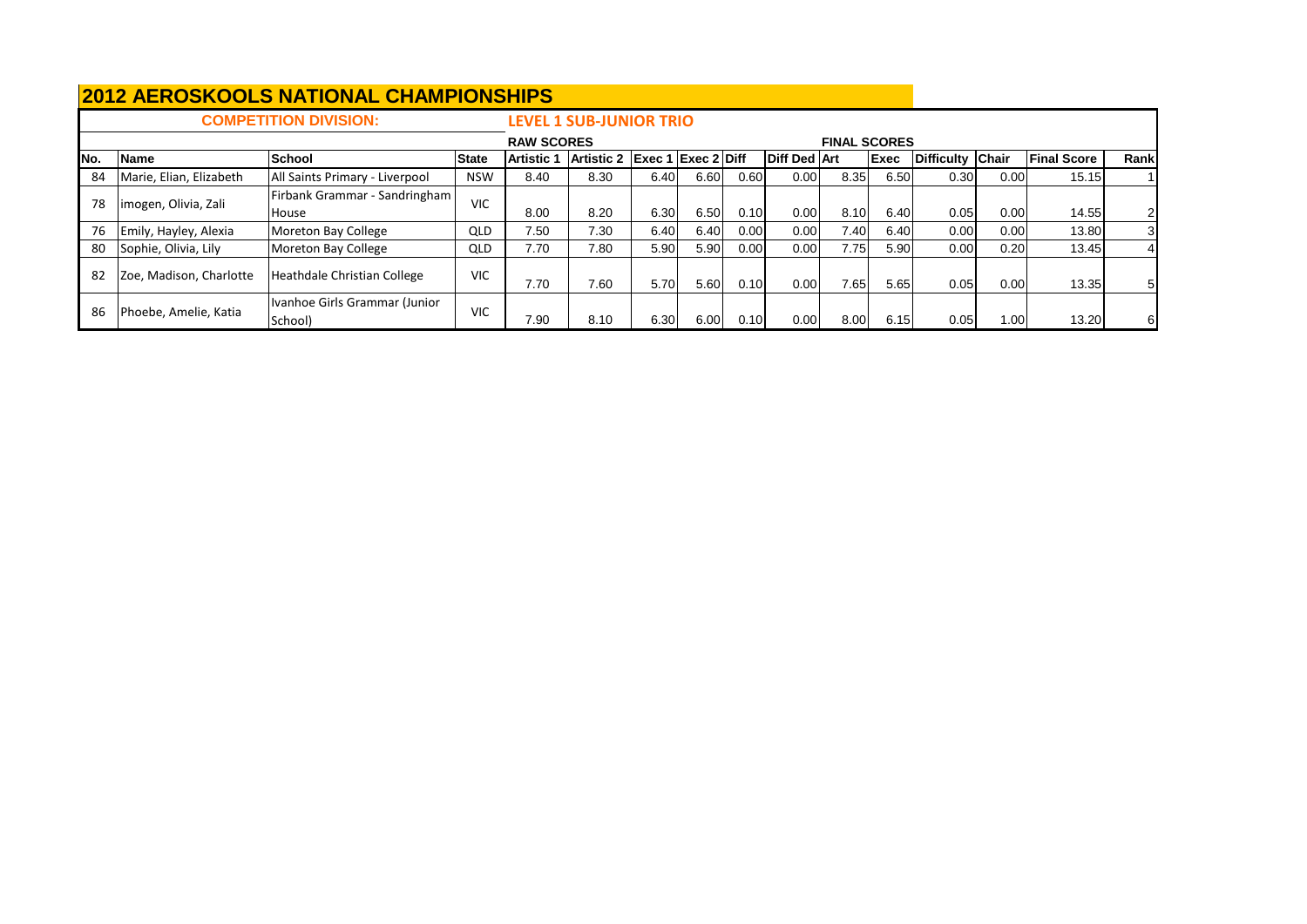|     | <b>COMPETITION DIVISION:</b>                                              |                           |              |                   | <b>LEVEL 1 SENIOR GROUP</b> |        |                    |      |                     |                     |             |                  |      |                    |                |
|-----|---------------------------------------------------------------------------|---------------------------|--------------|-------------------|-----------------------------|--------|--------------------|------|---------------------|---------------------|-------------|------------------|------|--------------------|----------------|
|     |                                                                           |                           |              | <b>RAW SCORES</b> |                             |        |                    |      |                     | <b>FINAL SCORES</b> |             |                  |      |                    |                |
| No. | Name                                                                      | <b>School</b>             | <b>State</b> | <b>Artistic 1</b> | <b>IArtistic 2</b>          | Exec 1 | <b>Exec 2 Diff</b> |      | <b>Diff Ded Art</b> |                     | <b>Exec</b> | Difficulty Chair |      | <b>Final Score</b> | Rank           |
| 93  | Sarah, Jorden, Isabella, Elise,<br>Tayla                                  | Our Lady of Mercy College | <b>VIC</b>   | 8.50              | 8.50                        | 6.10   | 6.10               | 0.10 | 0.00                | 8.50                | 6.10        | 0.05             | 0.60 | 14.05              |                |
| 89  | Nicola, Bethany, Laura, Florance, Star of the Sea College<br>Olivia, Ella |                           | <b>VIC</b>   | 8.10              | 8.10                        | 6.00   | 5.90               | 0.00 | 0.00                | 8.10                | 5.95        | 0.00             | 0.20 | 13.85              | $\overline{2}$ |
| 91  | IClaudia, Annabel, Courtney, Amy College                                  | Monte Sant' Angelo Mercy  | <b>NSW</b>   | 8.00              | 8.20                        | 5.60   | 5.40               | 0.10 | 0.00                | 8.10                | 5.50        | 0.05             | 0.00 | 13.65              | 31             |
| 87  | Erin, Naomi, Chelsea, Olivia,<br>Katherine, Keeley                        | Siena College             | <b>VIC</b>   | 7.30              | 7.30                        | 6.00   | 5.70               | 0.00 | 0.00                | 7.30                | 5.85        | 0.00             | 0.00 | 13.15              |                |
| 95  | Sabrina, Eleanor, Clare, Emilia,<br><b>I</b> Emma                         | Siena College             | <b>VIC</b>   | 7.70              | 7.90                        | 5.90   | 5.80               | 0.10 | 0.00                | 7.80                | 5.85        | 0.05             | 0.80 | 12.90              | 51             |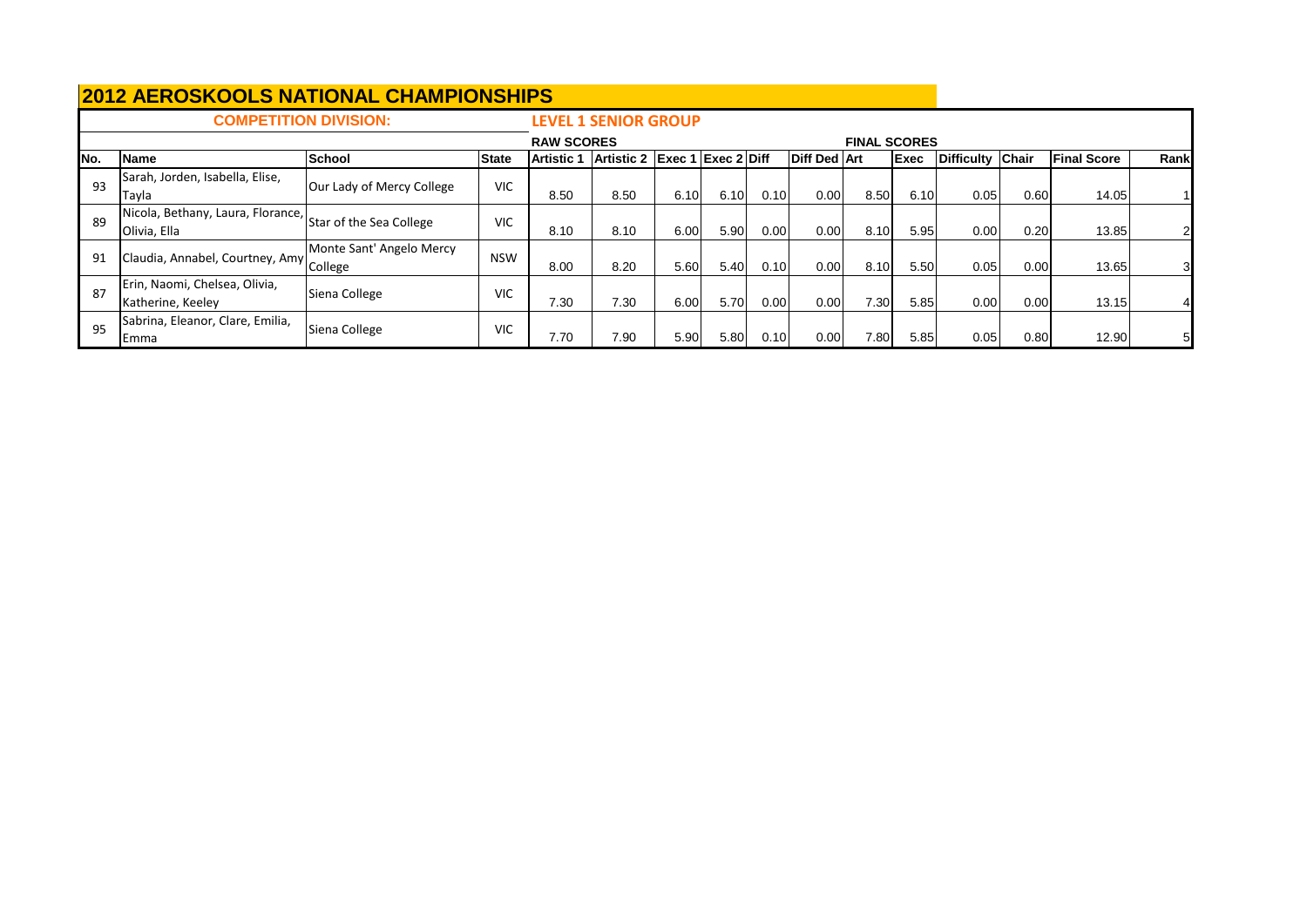|      |                            | <b>COMPETITION DIVISION:</b>                |              |                   | <b>LEVEL 2 INTERMEDIATE TRIO</b> |        |                                |      |                     |                     |             |                  |      |                    |                |
|------|----------------------------|---------------------------------------------|--------------|-------------------|----------------------------------|--------|--------------------------------|------|---------------------|---------------------|-------------|------------------|------|--------------------|----------------|
|      |                            |                                             |              | <b>RAW SCORES</b> |                                  |        |                                |      |                     | <b>FINAL SCORES</b> |             |                  |      |                    |                |
| INo. | Name                       | <b>School</b>                               | <b>State</b> | <b>Artistic 1</b> | <b>Artistic 2</b>                | Exec 1 | $\textsf{Exec 2}\textsf{Diff}$ |      | <b>Diff Ded Art</b> |                     | <b>Exec</b> | Difficulty Chair |      | <b>Final Score</b> | Rank           |
| 94   | Grace, Gemma, Annalise     | Mt St Michael's College                     | QLD          | 9.00              | 8.60                             | 6.90   | 6.70                           | 0.80 | 0.00                | 8.80                | 6.80        | 0.40             | 0.00 | 16.00              |                |
| 96   | Isabelle, Isabella, Sophie | Strathcona Baptist Girls'<br>Grammar School | <b>VIC</b>   | 8.60              | 8.10                             | 6.80   | 7.00                           | 0.20 | 0.00                | 8.35                | 6.90        | 0.10             | 0.20 | 15.15              |                |
| 92   | Jessica, Milla, Madeline   | Melbourne Girls College                     | <b>VIC</b>   | 7.90              | 7.40                             | 6.20   | 6.20                           | 0.60 | 0.00                | 7.65                | 6.20        | 0.30             | 0.00 | 14.15              | 3              |
| 90   | Ashlea, Lyndall, Tinel     | Heathdale Christian College                 | <b>VIC</b>   | 7.60              | 7.50                             | 5.50   | 5.50                           | 0.00 | 0.00                | 7.55                | 5.50        | 0.00             | 0.00 | 13.05              | $\overline{4}$ |
| 88   | Andrea, Janella, Regina    | All Saints Catholic Girls -<br>Liverpool    | <b>NSW</b>   | 7.00              | 7.10                             | 4.90   | 4.90                           | 0.00 | 0.00                | 7.05                | 4.90        | 0.00             | 0.40 | 11.55              | 51             |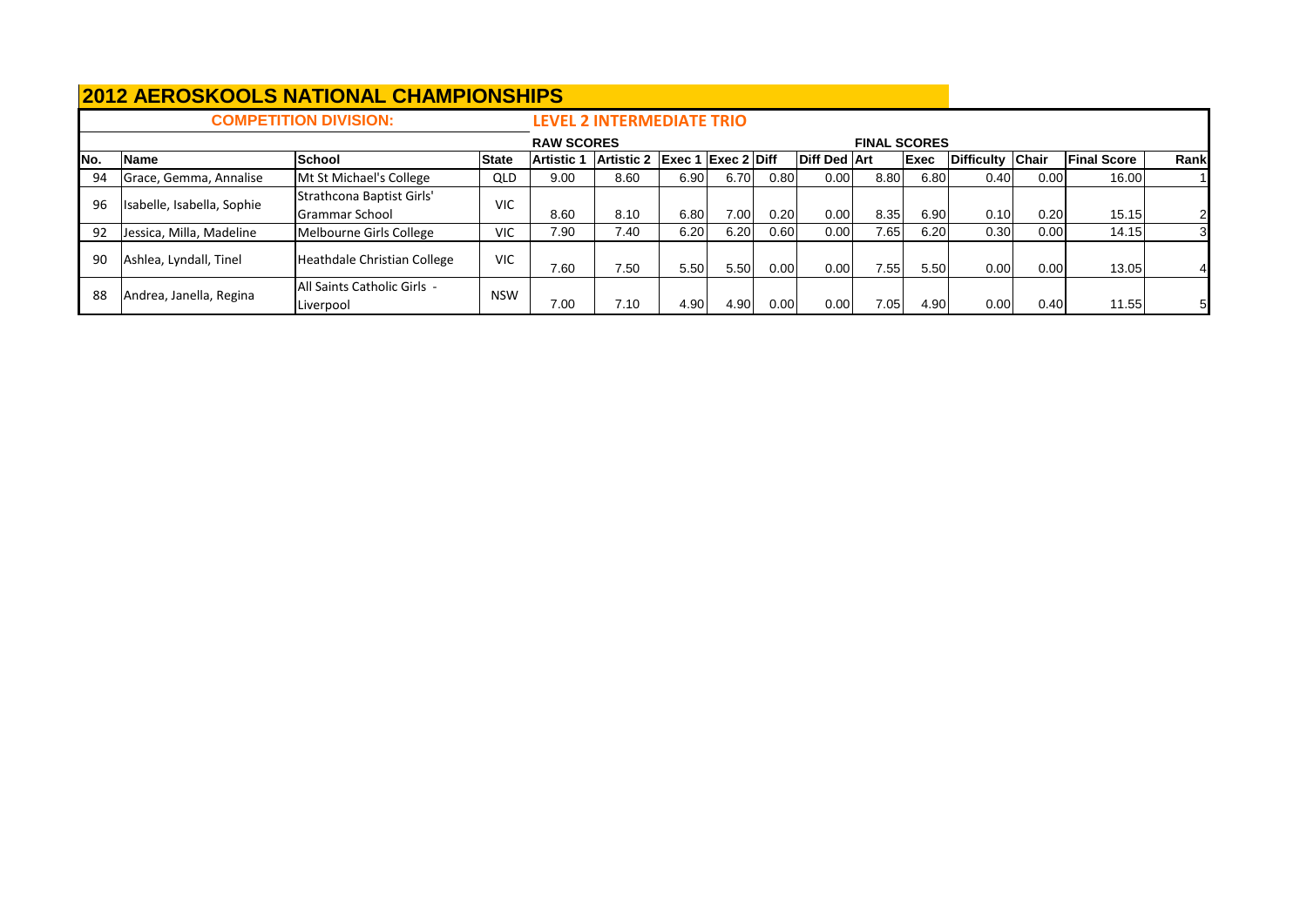| <b>COMPETITION DIVISION:</b> |                                                    |                                               |              |                 | <b>LEVEL 1 SUB-JUNIOR GROUP</b> |                                      |      |      |                     |      |             |                  |      |                    |      |  |
|------------------------------|----------------------------------------------------|-----------------------------------------------|--------------|-----------------|---------------------------------|--------------------------------------|------|------|---------------------|------|-------------|------------------|------|--------------------|------|--|
|                              |                                                    | <b>RAW SCORES</b>                             |              |                 |                                 |                                      |      |      | <b>FINAL SCORES</b> |      |             |                  |      |                    |      |  |
| INo.                         | Name                                               | School                                        | <b>State</b> | <b>Artistic</b> | <b>Artistic 2</b>               | $\left $ Exec 1 $\left $ Exec 2 Diff |      |      | Diff Ded Art        |      | <b>Exec</b> | Difficulty Chair |      | <b>Final Score</b> | Rank |  |
| 101                          | Jasmine, Eliza, Stormee,<br>Charlotte              | Tallebudgera State School                     | <b>QLD</b>   | 8.20            | 8.20                            | 5.70                                 | 5.90 | 0.70 | 0.00                | 8.20 | 5.80        | 0.35             | 0.20 | 14.15              |      |  |
| 105                          | Lara, Bryanna, Sara, Isabelle,<br>Nasya, Charlotte | Melbourne Grammar School                      | <b>VIC</b>   | 7.70            | 7.90                            | 5.90                                 | 5.90 | 0.00 | 0.00                | 7.80 | 5.90        | 0.00             | 0.00 | 13.70              |      |  |
| 97                           | Kayleigh, Chloe, Sarah, Mikeely,<br>Tarnee, Alice  | <b>Romsey Primary</b>                         | <b>VIC</b>   | 7.60            | 8.00                            | 5.10                                 | 5.20 | 0.00 | 0.00                | 7.80 | 5.15        | 0.00             | 0.20 | 12.75              | 31   |  |
| 107                          | India, Elita, Charlotte,<br>Clementine, Janika     | Melbourne Grammar School                      | <b>VIC</b>   | 7.50            | 7.30                            | 4.50                                 | 4.30 | 0.00 | 0.00                | 7.40 | 4.40        | 0.00             | 0.00 | 11.80              |      |  |
| 99                           | Claudia, Bailey, Lara, Sarah                       | Ivanhoe Grammar School                        | <b>VIC</b>   | 7.00            | 6.90                            | 4.00                                 | 3.90 | 0.00 | 0.00                | 6.95 | 3.95        | 0.00             | 0.20 | 10.70              | 51   |  |
| 103                          | Danielle, Ruby, Eve, Millie                        | <b>Firbank Grammar -</b><br>Sandringham House | <b>VIC</b>   | 6.70            | 6.60                            | 3.20                                 | 3.30 | 0.00 | 0.00                | 6.65 | 3.25        | 0.00             | 0.70 | 9.20               | 61   |  |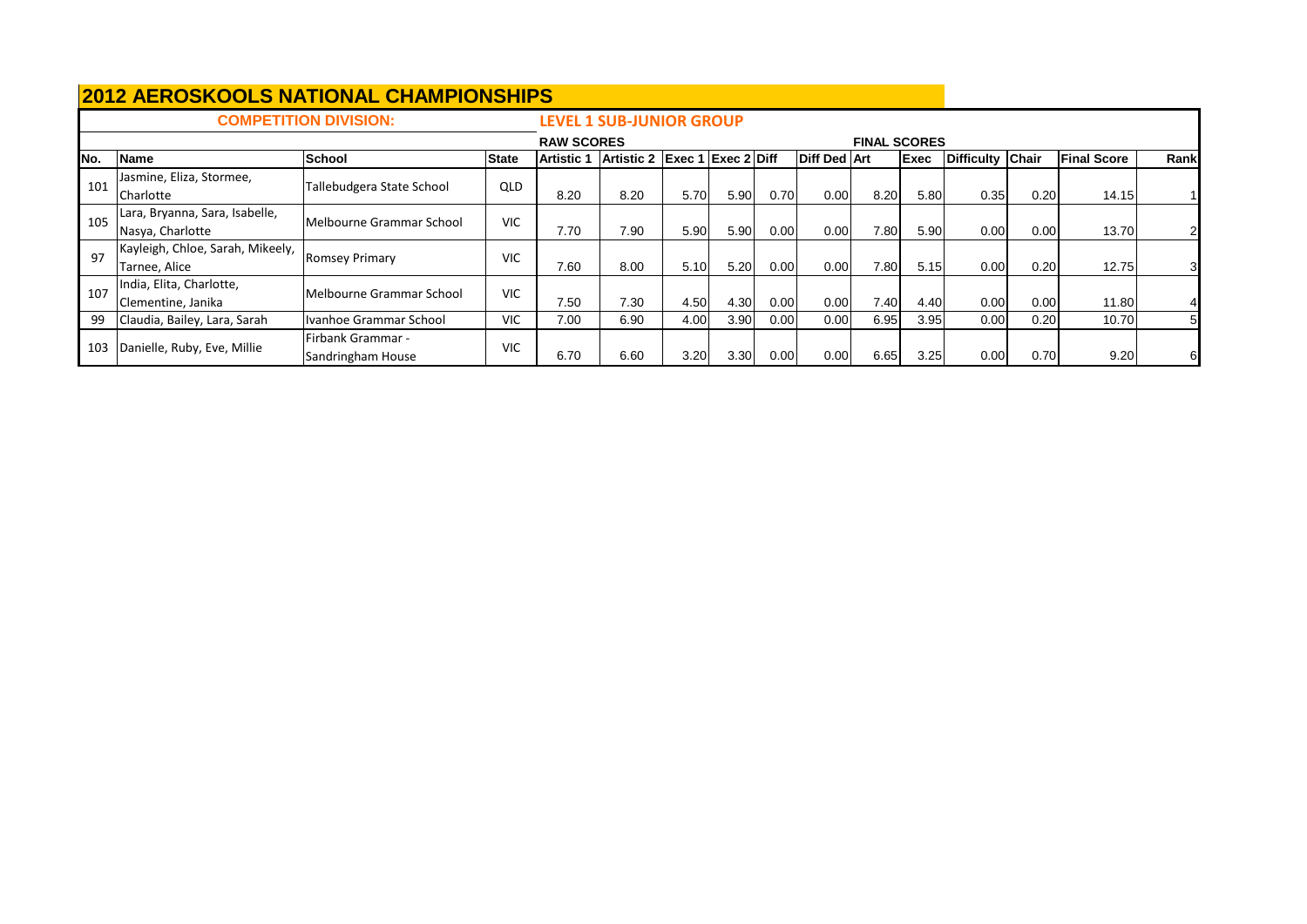| <b>COMPETITION DIVISION:</b> |                                                  |                                          |              |                   | <b>LEVEL 2 INTERMEDIATE GROUP</b> |      |      |      |                     |      |      |                  |      |                    |      |  |
|------------------------------|--------------------------------------------------|------------------------------------------|--------------|-------------------|-----------------------------------|------|------|------|---------------------|------|------|------------------|------|--------------------|------|--|
|                              |                                                  | <b>RAW SCORES</b>                        |              |                   |                                   |      |      |      | <b>FINAL SCORES</b> |      |      |                  |      |                    |      |  |
| INo.                         | <b>IName</b>                                     | <b>School</b>                            | <b>State</b> | <b>Artistic 1</b> | Artistic 2 Exec 1 Exec 2 Diff     |      |      |      | Diff Ded Art        |      | Exec | Difficulty Chair |      | <b>Final Score</b> | Rank |  |
| -98                          | Nina, Vanessa, Sherru, Heidi                     | Hornsby Girls HS                         | <b>NSW</b>   | 8.10              | 7.80                              | 5.80 | 6.10 | 0.40 | 0.00                | 7.95 | 5.95 | 0.20             | 0.10 | 14.00              |      |  |
| 104                          | Gracie, Gemma, Mikaela, Terri,<br><b>Antonia</b> | Mt St Michael's College                  | QLD          | 8.30              | 8.20                              | 5.20 | 4.90 | 0.20 | 0.00                | 8.25 | 5.05 | 0.10             | 0.00 | 13.40              |      |  |
| 100                          | Tayla, Brittany, Ashley, Rebecca                 | Moreton Bay College                      | QLD          | 7.50              | 7.50                              | 5.30 | 5.10 | 0.60 | 0.00                | 7.50 | 5.20 | 0.30             | 0.00 | 13.00              |      |  |
| 102                          | Chelsea, Sara, Stephanie, Grace                  | Ivanhoe Girls Grammar (Senior<br>School) | <b>VIC</b>   | 7.00              | 7.10                              | 5.60 | 5.40 | 0.10 | 0.00                | 7.05 | 5.50 | 0.05             | 0.00 | 12.60              |      |  |